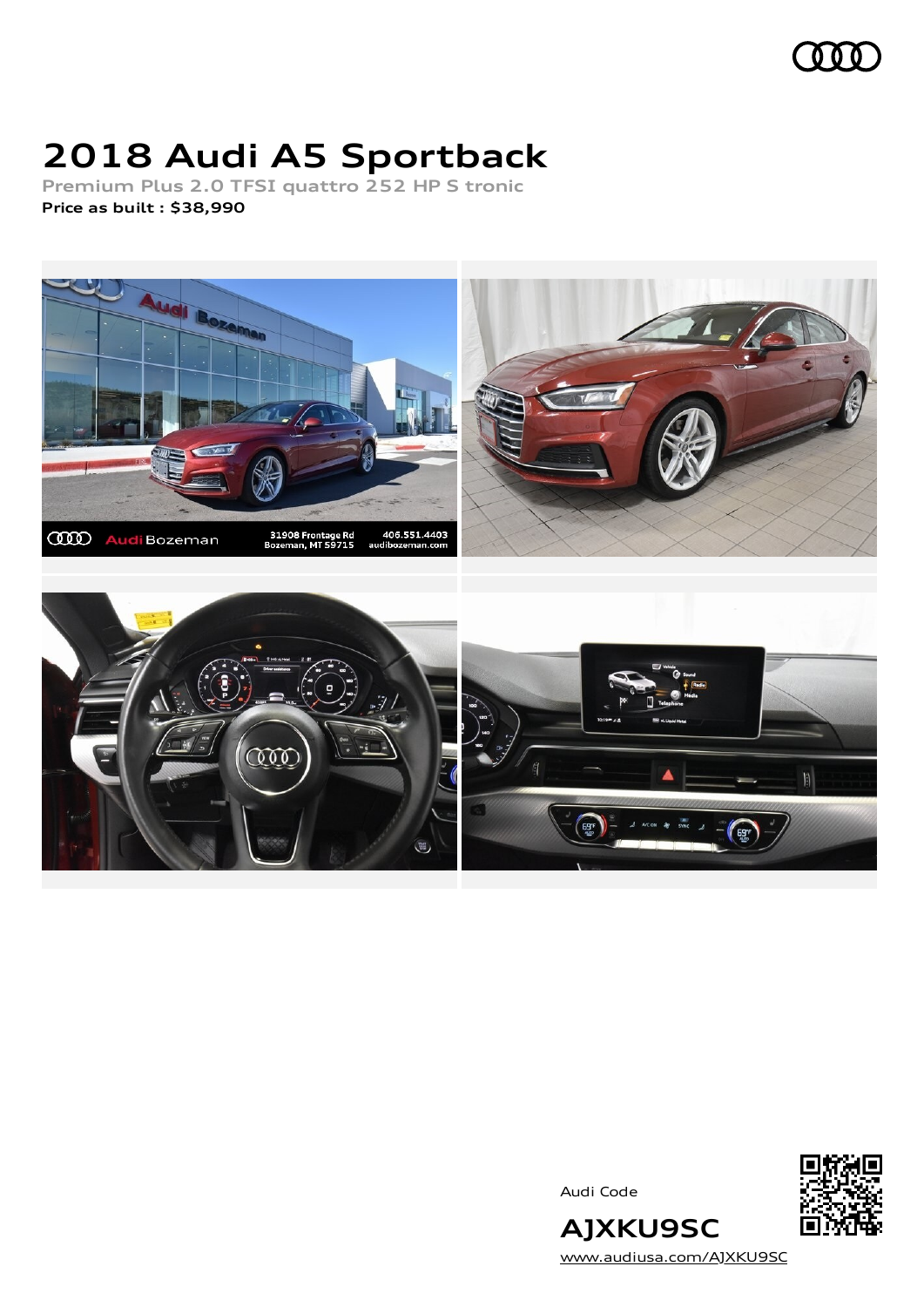# **Summary**

**Audi 2018 Audi A5 Sportback** Premium Plus 2.0 TFSI quattro 252 HP S tronic

**Price as buil[t](#page-8-0)** \$38,990

#### **Exterior colour**

Matador Red metallic

#### **Interior colour**

| Seats     | black-black |
|-----------|-------------|
| Dashboard | black-black |
| Carpet    | black       |
| Headliner | hlack       |

# **Audi Bo** 406.551.4403<br>audibozeman.com 31908 Frontage Rd<br>Bozeman, MT 59715 **CCCO** AudiBozeman

#### **Further Information**

| Type of vehicle | Used car     |
|-----------------|--------------|
| Mileage         | 43,860 miles |
| Warranty        | No           |
|                 |              |

#### **Audi Code** AJXKU9SC

**Your configuration on www.audiusa.com** [www.audiusa.com/AJXKU9SC](https://www.audiusa.com/AJXKU9SC)

**Commission number** d457afe10a0e09a82f04

#### **Technical Specifications**

| Engine type                  | Inline four-cylinder                         |
|------------------------------|----------------------------------------------|
| stroke                       | Displacement/Bore and 1984/82.5 x 92.8 cc/mm |
| Torque                       | 273 @ 1,600 - 4,500 lb-ft@rpm                |
| Top track speed              | 130 mph mph                                  |
| Acceleration (0 - 60<br>mph) | 5.7 sec. seconds                             |
| Recommended fuel             | Premium                                      |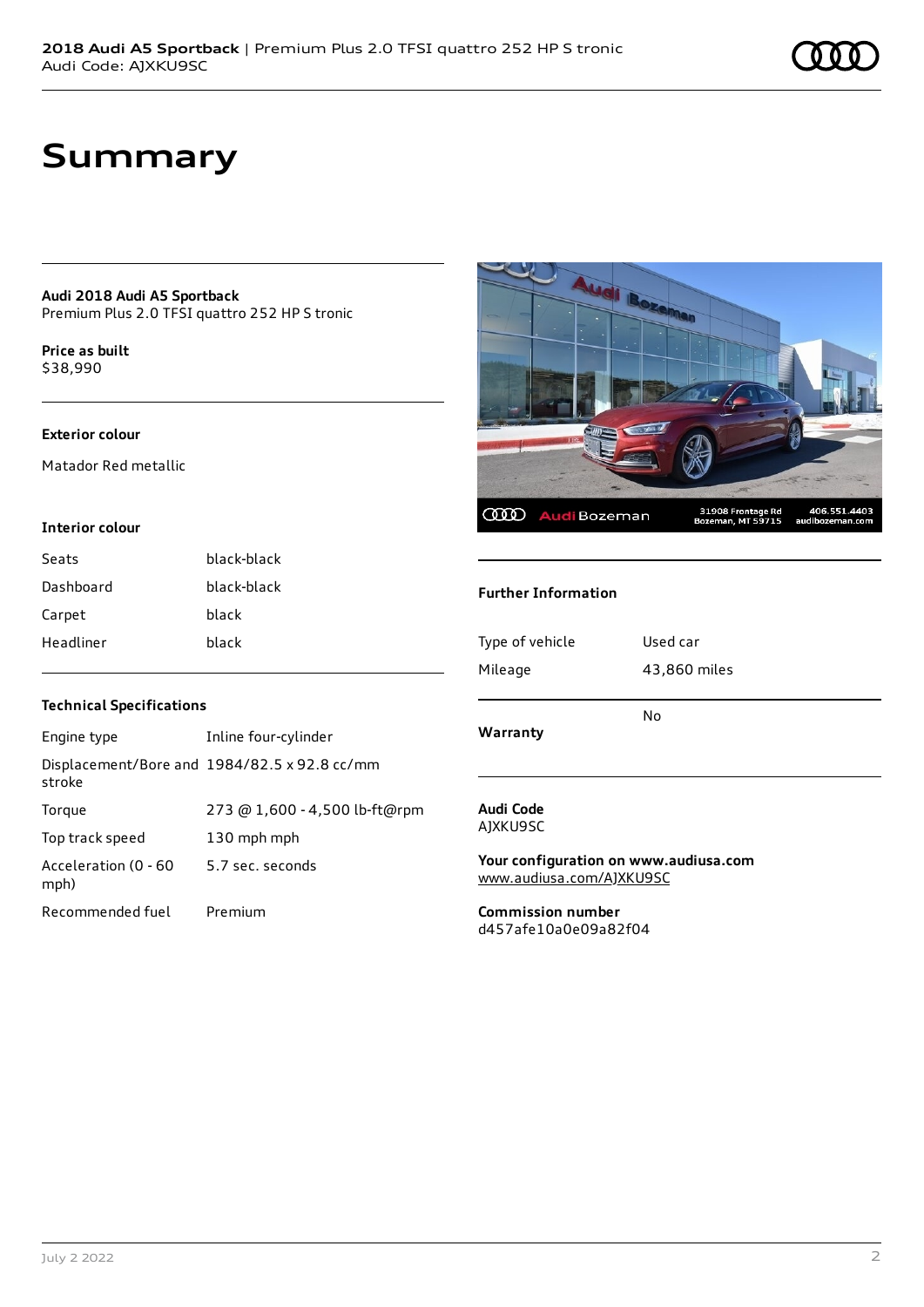

# **Standard features**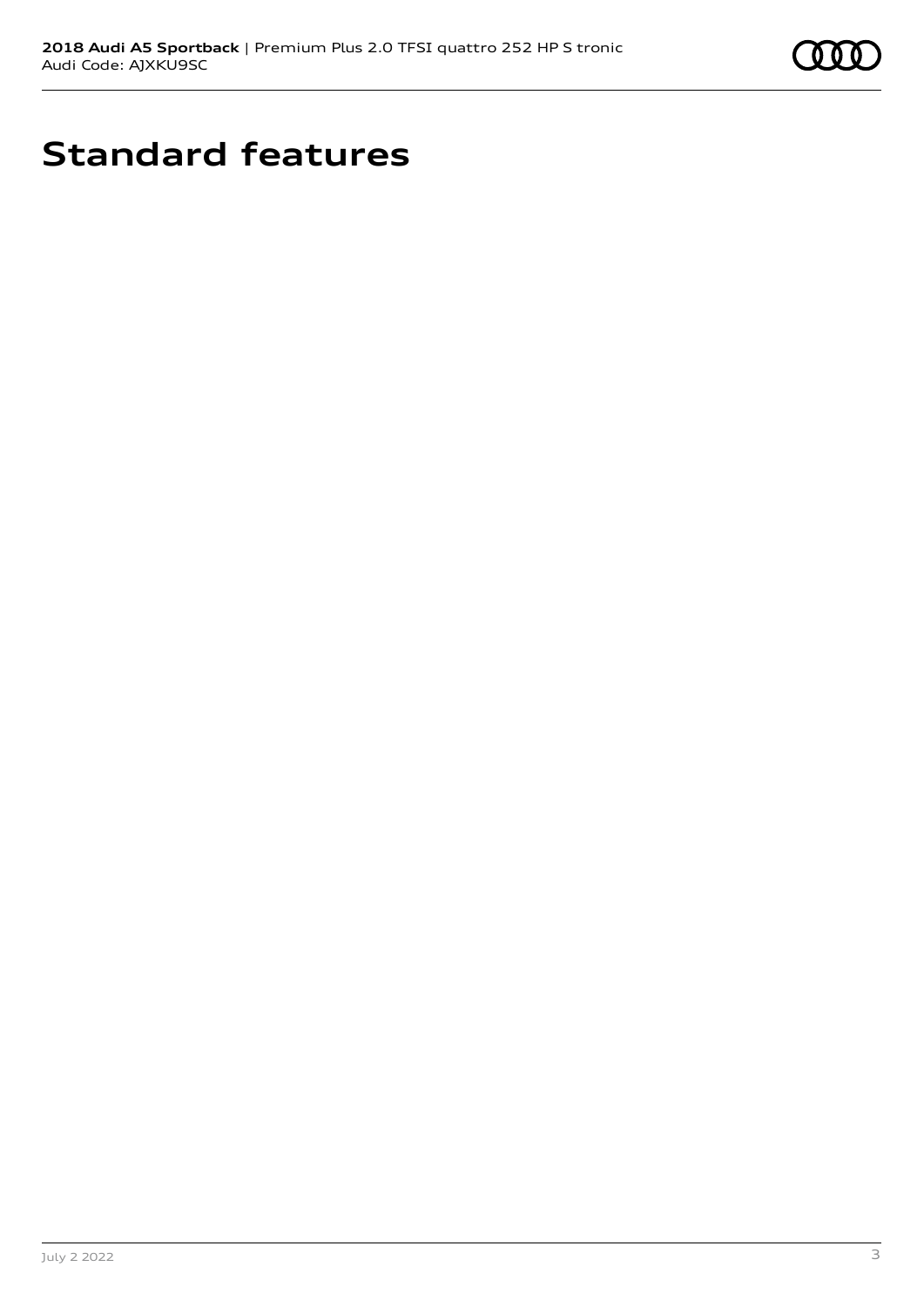# **Dealer remarks**

Clean CARFAX. CARFAX One-Owner. This Audi A5 is well equipped and includes the following key features, Navigation System, Touchscreen Controls, Keyless Access with Push Button Start, Bluetooth Hands-Free, 10 Speakers, Alarm System w/Motion Sensors, AM/FM radio, Audi Advanced Key, Audi MMI Navigation Plus w/MMI Touch, Audi Side Assist, Convenience Package, Driver Seat Memory, Exterior Parking Camera Rear, Front dual zone A/C, Front Sport Seats, Full LED Headlights, Garage door transmitter: HomeLink, Heated Auto-Dimming Power Ext Mirrors w/Memory, Heated Auto-Dimming Power/Memory Exterior Mirrors, Heated Front Seats, High intensity discharge headlights: Bi-xenon, Leather Seating Surfaces, Navigation Package, Parking System Plus (Front/Rear Acoustic Sensors), Power Liftgate, Power moonroof, Premium Plus, Rear Audi Pre Sense, S Line Bumpers, S Line Fender Badges, S line Side Sill Blades, S line Sport Package, SiriusXM All Access Service, Split folding rear seat, Sport Suspension, Steering wheel mounted audio controls, Telescoping steering wheel, Tilt steering wheel, Wheels: 19" x 8.5" 5-Parallel-Spoke Design.

Certified. Matador Red Metallic 2018 Audi A5 2.0T Premium Plus quattro 4D Hatchback quattro 7-Speed Automatic S tronic 2.0L 4-Cylinder TFSI 24/34 City/Highway MPG

Audi Certified pre-owned Details:

\* Includes 24/7 Roadside Assistance emergency towing, collision, jump start, flat tire change, emergency fuel service, lock-out service, extrication service, Audi assist, CARFAX Vehicle History Report and SiriusXM satellite radio complimentary 90 day subscription. If Audi New Vehicle Limited Warranty (NVLW) coverage remains at time of CPO purchase, CPO Limited Warranty Coverage commences upon expiration of NVLW and continues until 5 years from vehicle's original in-service date with no mileage limitation. If NVLW coverage has expired at time of CPO purchase, CPO Limited Warranty coverage commences at time of purchase and continues for 12 months with no mileage limitation. Limited warranty is transferable between private parties.

\* Roadside Assistance

\* 300+ Point Inspection

\* Limited Warranty: 12 Month/Unlimited Mile beginning after new car warranty expires or from certified purchase date

- \* Transferable Warranty
- \* Warranty Deductible: \$0
- \* Vehicle History

Servicing the Bozeman, Butte, Billings, Great Falls, Missoula, Kalispell, Helena, and Great Southwest Montana areas for over 21 years. We offer transparency with the opportunity to build your deal online, buy from home, or visit one of our clean, state of the art Ressler facilities. We also offer remote test drives and vehicle delivery within the Gallatin Valley. As part of the Ressler group, we are "Community Born, Community Driven."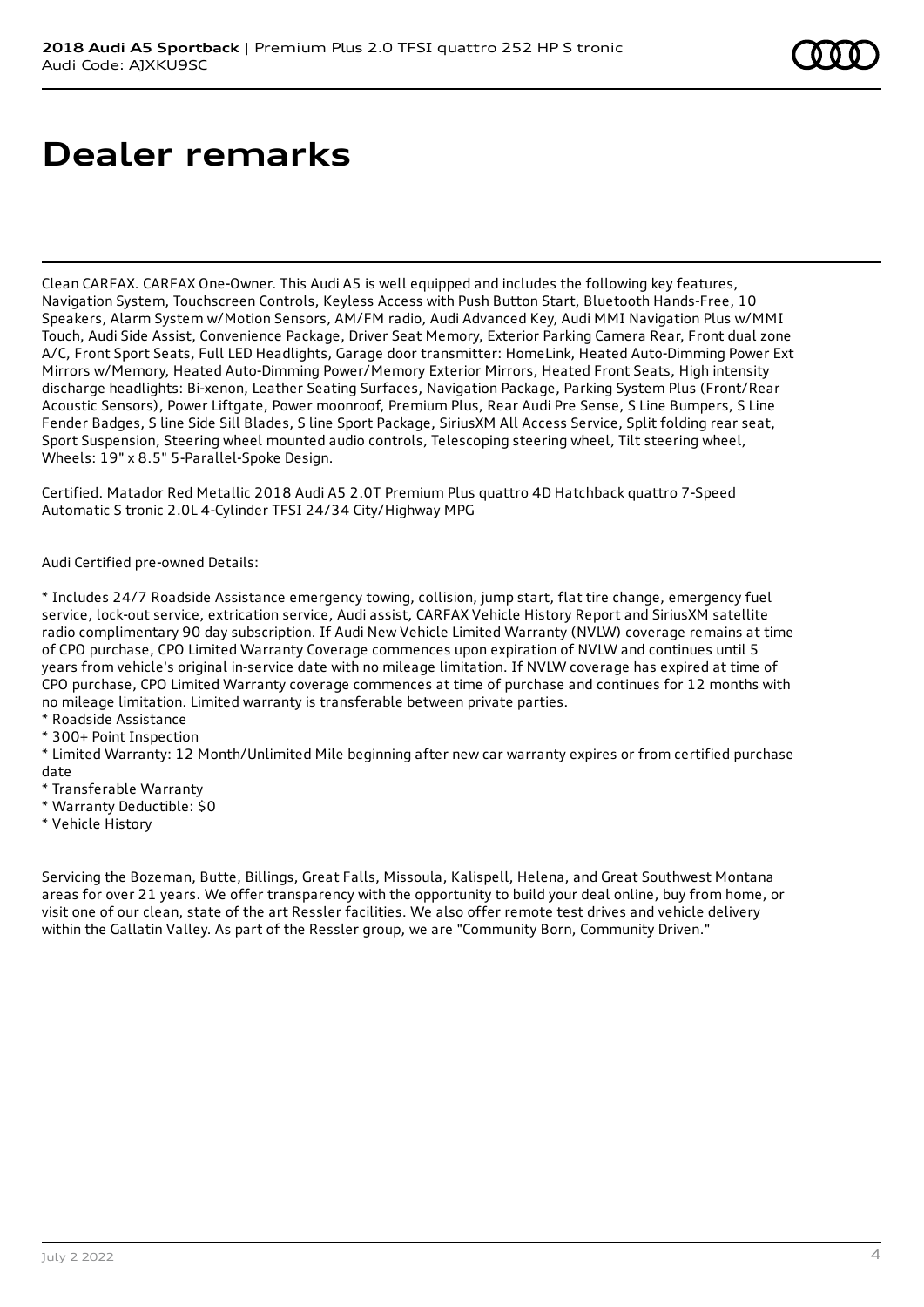# **Technical Specifications**

#### **(1/2)**

#### **Engineering | Performance**

| Engine type                                 | Inline four-cylinder                         |
|---------------------------------------------|----------------------------------------------|
| Acceleration (0 - 60<br>mph)                | 5.7 sec. seconds                             |
| Engine block                                | Cast-iron                                    |
| Induction/fuel injection Turbocharged/TFSI® |                                              |
| Cylinder head                               | Aluminum-alloy                               |
| Max. output ps/hp                           | 252 @ 5,000 - 6,000 @ rpm                    |
| stroke                                      | Displacement/Bore and 1984/82.5 x 92.8 cc/mm |
| Top track speed                             | 130 mph mph                                  |
| Torque                                      | 273 @ 1,600 - 4,500 lb-ft@rpm                |
| Valvetrain                                  | 16-valve DOHC with Audi valvelift<br>system  |
|                                             |                                              |

| Gear ratios: 6th         | 0.508:1                                                                                                              |
|--------------------------|----------------------------------------------------------------------------------------------------------------------|
| Gear ratios: 7th         | 0.386:1                                                                                                              |
| Gear ratios: Reverse     | 2.75:1                                                                                                               |
| Drivetrain type          | S tronic® dual-clutch automatic<br>transmission with quattro <sup>®</sup> all-<br>wheel drive                        |
| Gear ratios: Final Drive | 4 27                                                                                                                 |
| Gear ratios: 4th         | 1.057:1                                                                                                              |
| Transmission             | Seven-speed S tronic <sup>®</sup> dual-clutch<br>automatic transmission with<br>quattro <sup>®</sup> all-wheel drive |
| Gear ratios: 5th         | 0.738:1                                                                                                              |
| Gear ratios: 2nd         | 2.190:1                                                                                                              |
| Gear ratios: 3rd         | 1.517:1                                                                                                              |
| Gear ratios: 1st         | 3.188:1                                                                                                              |

#### **Electrical system**

| Alternator | 14 Volt - 110-150A  |
|------------|---------------------|
| Battery    | 12 Volt - 420A/75Ah |

#### **Steering**

**Driveline**

| Steering type                             | Electromechanical speed-sensitive<br>power steering |
|-------------------------------------------|-----------------------------------------------------|
| Turning diameter, curb-38.4 ft<br>to-curb |                                                     |
| Steering ratio                            | 15.9:1                                              |

#### **Suspension**

| Front axle | Five-link front independent steel<br>spring suspension                                                                   |
|------------|--------------------------------------------------------------------------------------------------------------------------|
| Rear axle  | Five-link rear independent steel<br>spring suspension                                                                    |
| Optional   | Sport suspension, Adaptive<br>damping suspension (dynamically<br>adjusting within comfort, normal,<br>or sport settings) |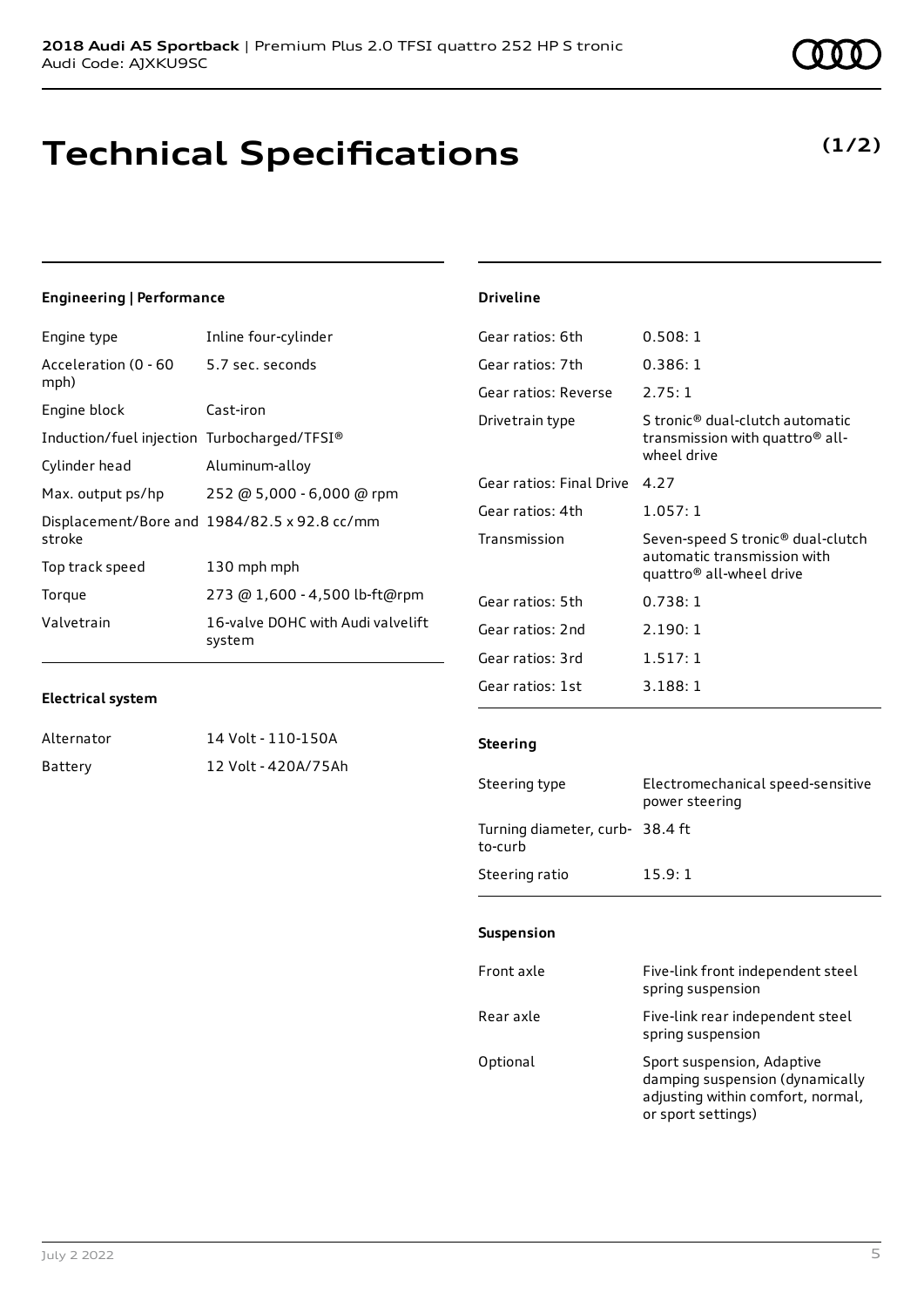# **Technical Specifications**

#### **Brake system**

| <b>Front brakes</b> | 13.3 (ventilated disc) in |
|---------------------|---------------------------|
| Rear brakes         | 13.0 (ventilated disc) in |
| Parking brake       | Electromechanical         |

#### **Warranty | Maintenance**

| Warranty    | 4-year/50,000-mile Audi New<br>Vehicle Limited Warranty                                   |
|-------------|-------------------------------------------------------------------------------------------|
| Maintenance | 12-month/10,000-mile (whichever<br>occurs first) NO CHARGE first<br>scheduled maintenance |

#### **Interior measurements**

| Seating capacity                          | 5                 |
|-------------------------------------------|-------------------|
| Shoulder room, rear                       | 54.5 in           |
| Head room with front<br>sunroof           | 39.4 in           |
| Leg room, rear                            | $35.1$ in         |
| Shoulder room, front                      | 55.7 in           |
| Head room with rear<br>sunroof            | 37.0 in           |
| Leg room, front                           | 41.3 in           |
| Cargo volume, rear<br>seatbacks up/folded | 21.8 cu ft, cu ft |

#### **Exterior Measurements**

| Height                           | 54.6 in    |
|----------------------------------|------------|
| Overall width without<br>mirrors | 72.6 in    |
| Length                           | 186.3 in   |
| Wheelbase                        | $111.2$ in |
| Drag coefficient                 | 0.29 Cw    |
| Overall width with<br>mirrors    | 79.9 in    |
| Track rear                       | 61.7 in    |
| <b>Track front</b>               | 62.5 in    |
| Curb weight                      | 3,704 lb   |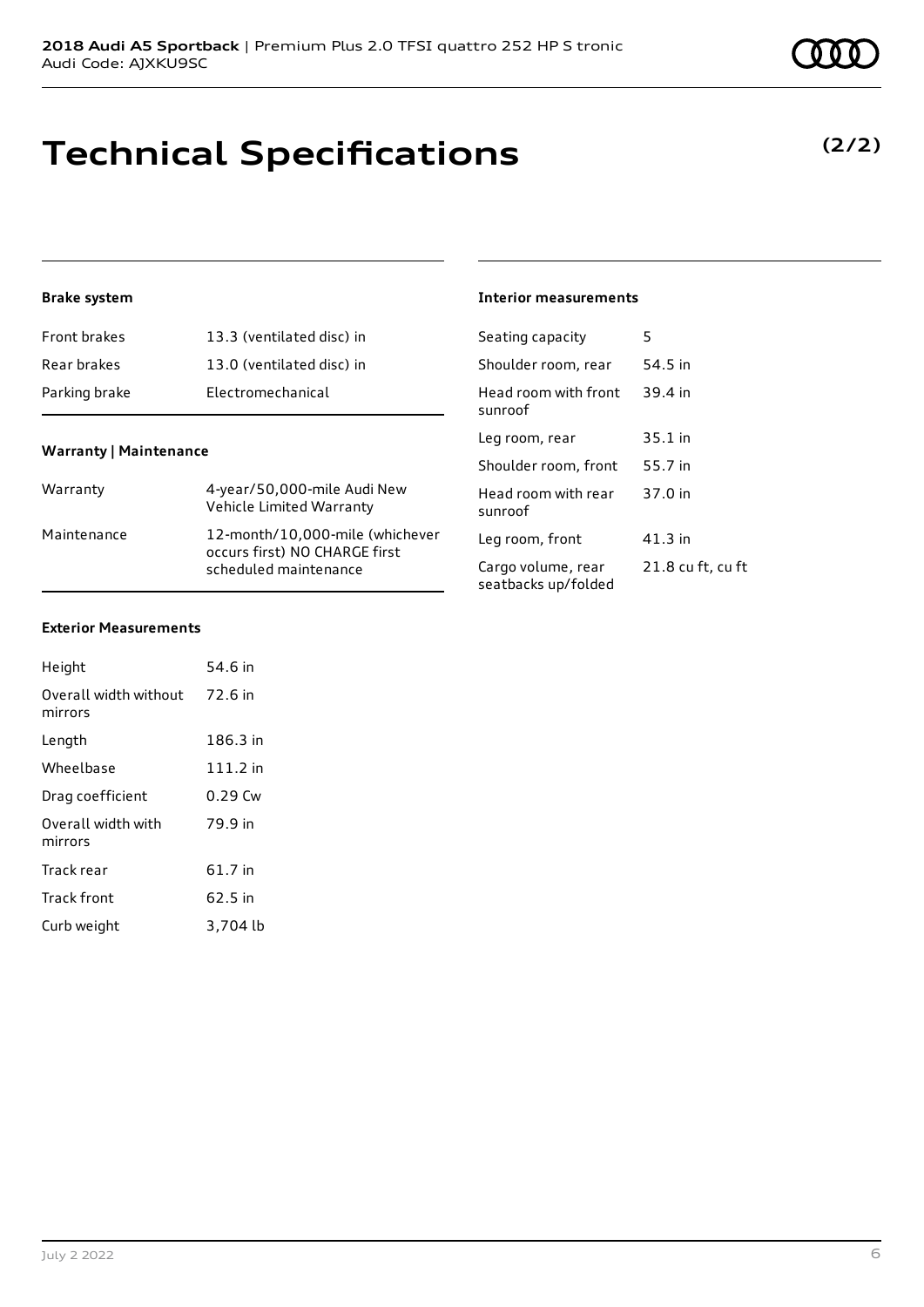

## **Consumption- and emission**

**Consumption by NEDC**

combined 27 mpg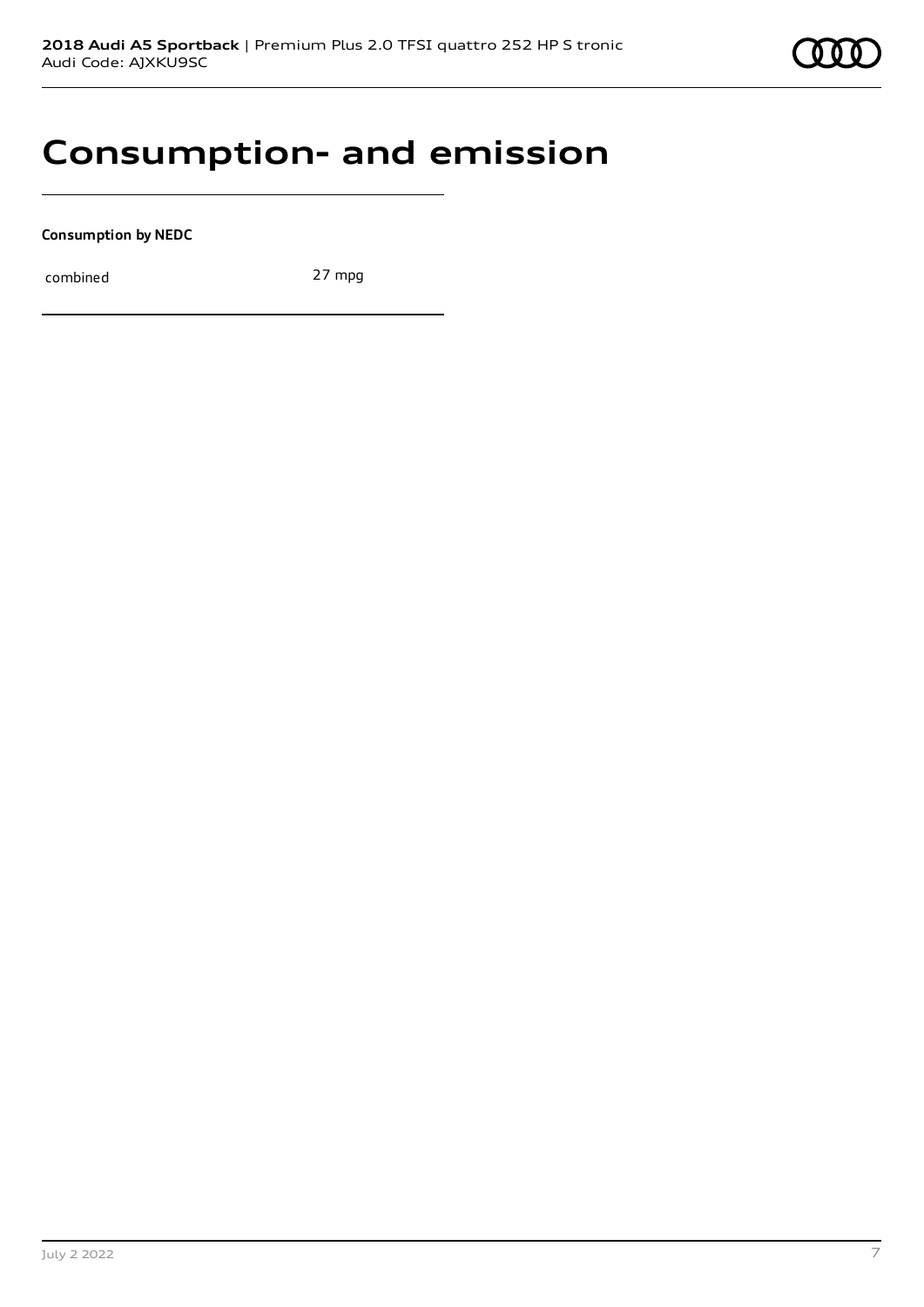

# **Contact**

Dealer **Audi Bozeman**

31908 Frontage Rd 59715 Bozeman MT

Phone: 4065861772 FAX: 4065562186

www: [https://www.audibozeman.com](https://www.audibozeman.com/)